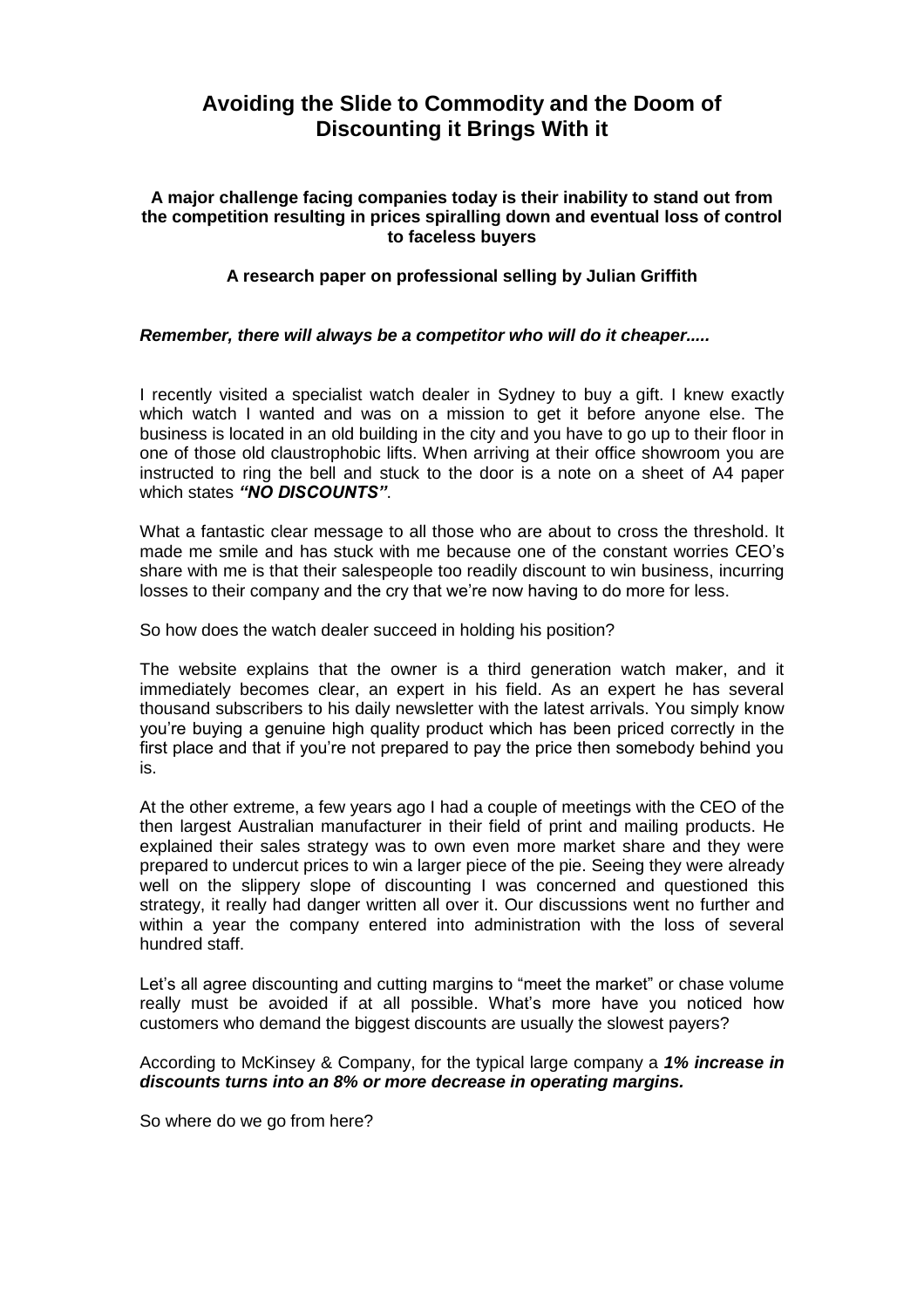Let's kick off with the premise that you the business leader are clear that you will do whatever is possible to maximise margins and instruct your sales team to walk away from business that doesn't fit.

So your strategy is in place. Your finance team get it. Your estimators get it. You have got your sales managers and their salespeople on board. All is clear – no exceptions.

So what do we need to have in place to deliver? In a nutshell three things...

- 1. Your sales team firstly have the right mindset and then the skills to deliver
- 2. Your sales team clearly understand and have the ability to articulate to the client the "Differentiated Value" your business offers to them
- 3. Your sales team are talking with the right people and not wasting their time with those who are not in a position to make the decision

But have you got the right sales team to deliver this for you?

### *If you've spent years training consumers to obey the sweet siren song of discounting, you can't really complain if they snub your wares for a better deal. Aaron Tyrrell - Editor, Money Morning*

They need to understand the long term corrosive impact of discounting on customer relationships and future business….

- *Do your salespeople train your customers to behave badly?* If so the client quickly works out that "Extra discount pressure works. I'm going to use this approach every time we negotiate"
- *This leads to your sales team losing credibility.* Your buyers concluding "Their pricing was inflated all along"
- *Then your solutions become a commodity.* Your customers reckon "We were right. It *was* really just about the price"
- *You then suffer from compound discounting.* In other words, the discount you give *this* year creates the base line off which all subsequent discounts are applied. The deeper your discounts *this* year, the less revenue you receive in every subsequent contract renewal cycle

If this is happening to your business, and I am told by CEO's it is happening more and more, action needs to be taken now. You should implement a strategy of differentiating the value your business offers and avoid the doom of discounting.

In an earlier white paper I talk about how the way we buy things for ourselves will either support or sabotage us when in a sales situation.

When working with my private clients the starting point is always to evaluate their current sales organisation in order to get a totally clear and objective understanding of their people, systems and processes and from this I can tell you that an alarming percentage of sales managers and salespeople have what we term a "non supportive buy cycle". This means that when buying things for themselves they carry out lots of research, go to several suppliers or retailers and look for the lowest price. I examined this data further and from a sample of several hundred salespeople and their managers I had worked with, about 65% self evaluated as having this sales weakness.

To add to this problem, about the same percentage reported being uncomfortable when discussing money and had a low money threshold, in other words what they consider a lot of money to be isn't that much.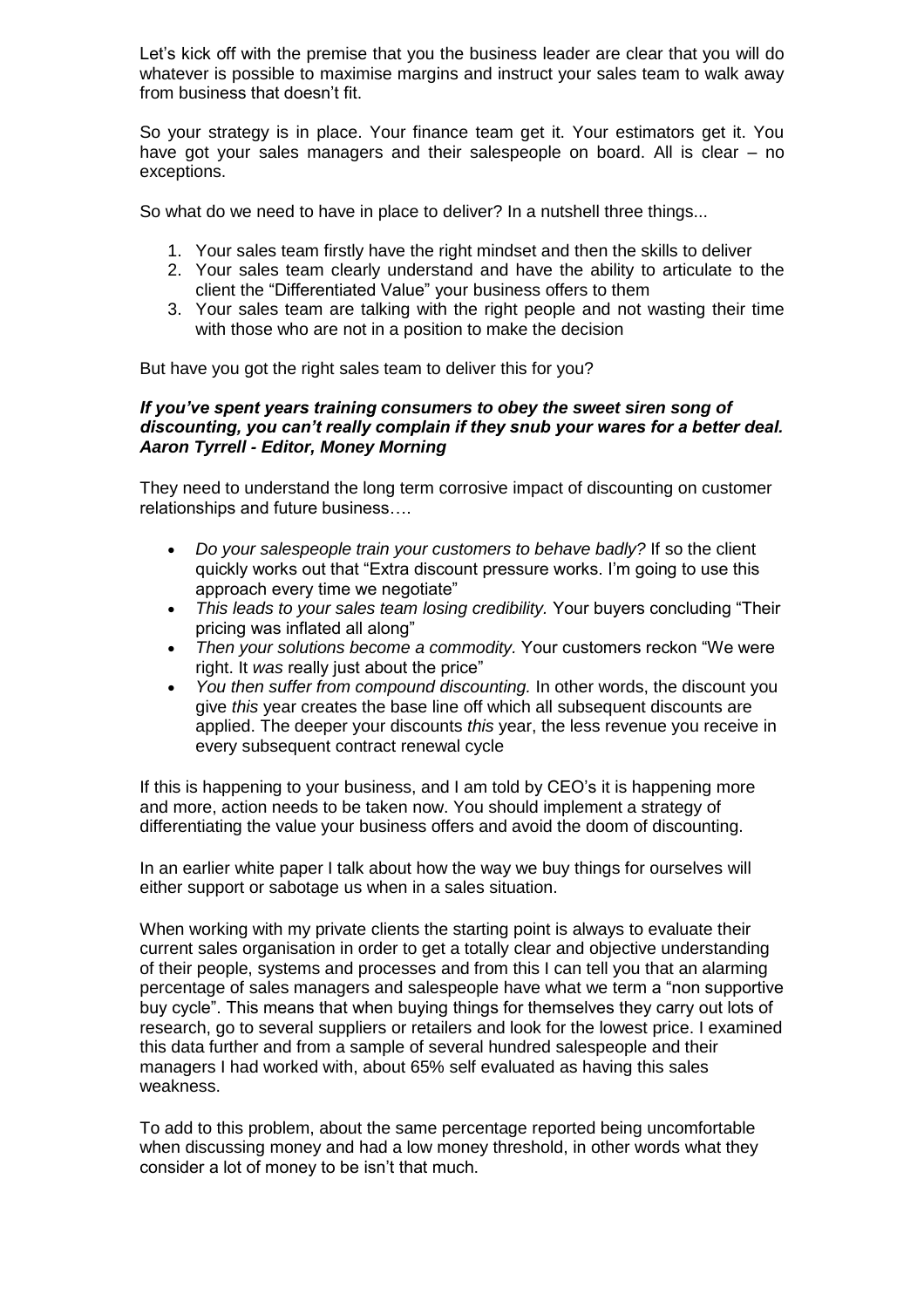The reason I have highlighted these statistics is to help paint a picture of the real reasons behind why your sales organisation may be struggling to do what you need them to do in order to maintain those precious sales margins. Without the right people in your team it will be an almost impossible task to drive this change through.

Okay, let's move on and assume you now have the right people in place because as Larry Bossidy advises *"At the end of the day, you must always bet on people, not strategies".*

Clients tell me they're getting caught out by new decision makers, a last minute change to the buying process and fresh competitors throwing their hats into the ring after they'd been lead to understand they were just about over the line. These are symptomatic of a company's "differentiated value" to that client being eroded.

Really strong business relationships commonly start with the "Emotional Customer". They are the decision maker who is feeling the pain of things going badly and grasps the consequences of not finding a fix. Salespeople who rattle on about their "stuff" don't capture their attention, it's not of interest, what they need to know is whether it will take them away from pain. The senior executive invariably has "skin in the game", can instruct others to buy from whom he chooses and signs off the invoice. The higher up the food chain your salespeople engage with your customers the easier it is to win the business because that person is emotionally involved. The problem here is that for the majority of salespeople, discussing issues with people at the executive level is outside of their comfort zone, most preferring to have tea and biscuits with the guys in purchasing.

Let's talk about the guys in purchasing. They're easy to find and are open to having a meeting. But unlike the executive they're not a decision maker. In fact they all have the power to say no, but seldom yes. Their KPI's focus on cost reduction, they've been trained to always look for the lowest price, may have a vested interest in staying with their current suppliers and at the end of the day are rarely exposed to the consequences of making the wrong decision. They are the logical buyers, and the unfortunate fact is that your salespeople are probably spending far too much time with them.

So if you're determined to focus on protecting your sales margin you must be clear about what "Differentiating Value" your business truly offers to your clients. Search hard here because if you can't identify areas where you are either unique or demonstrably better than your competitors you will be sucked into the downward spiral of discounting in order to win new business and retain existing clients.

Clearly understand where you are different and have on board the right sales team to articulate it and margins will be protected, the sales cycle shortened and valued clients retained.



Julian is the Managing Director of The Good Peanut and is an associate of Sales Consultants Pty Ltd. Julian Griffith can be contacted on 0416 115266 or by email at [Julian@thegoodpeanut.com.au](mailto:Julian@thegoodpeanut.com.au)